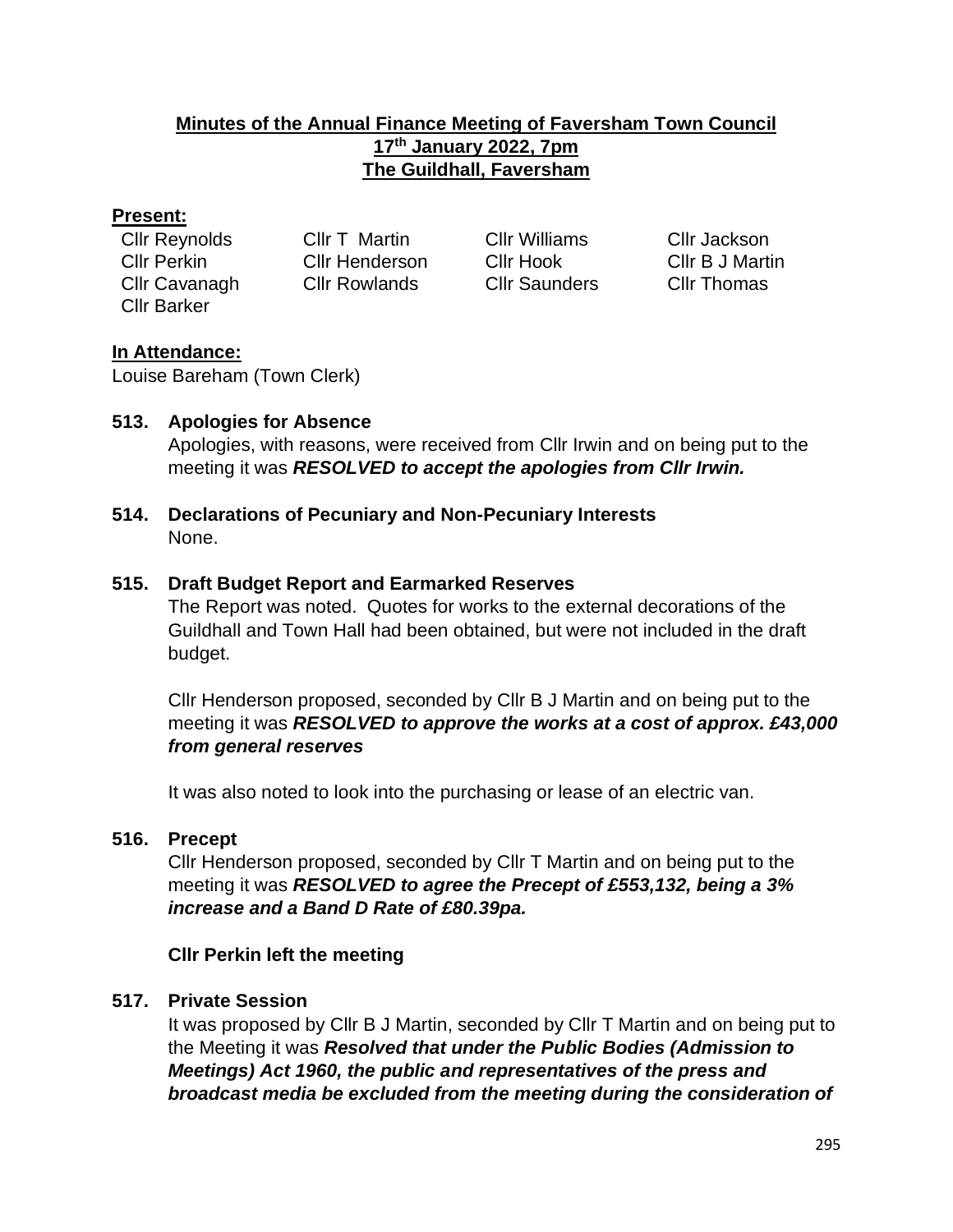*the following items of business as publicity would be prejudicial to the public interest because of the commercially sensitive nature of the business to be transacted.*

Officers present left the meeting

#### **518. Salaries**

The budget figure of £218,000 was agreed, subject to the Staffing Sub-Committee making final recommendations.